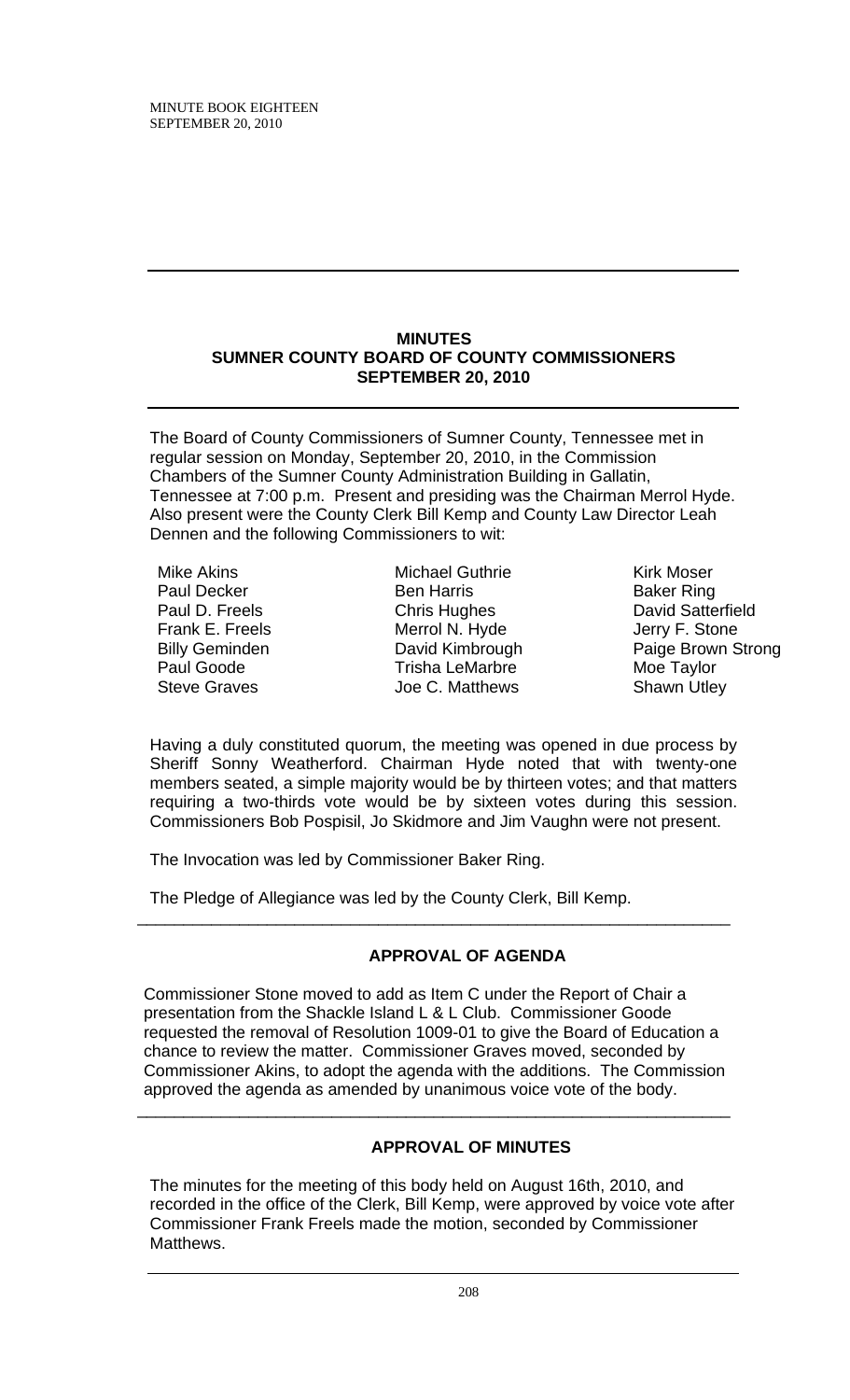MINUTE BOOK EIGHTEEN SEPTEMBER 20, 2010

Commissioner Moser moved to amend, seconded by Commissioner Stone, the minutes of August 26, 2010, to include a revised County General Budget (in file) and a Memorandum (in file) from David Lawing, County Finance Director, regarding a clarification of how the revised budget was calculated for the onetime bonuses of \$500.00 to County employees. The motion carried. The minutes for the meeting of this body held on August 26th, 2010, and recorded in the office of the Clerk, Bill Kemp, were approved as amended by voice vote after Commissioner Moser made the motion, seconded by Commissioner Goode.

The minutes for the meeting of this body held on September 2, 2010, and recorded in the office of the Clerk, Bill Kemp, were approved by voice vote after Commissioner Akins made the motion, seconded by Commissioner Taylor.

# **RECOGNITION OF THE PUBLIC**

 Chairman Hyde opened the floor to allow the public to speak concerning any matter on the agenda. With no one wishing to speak, recognition of the public was closed.

Chairman Hyde declared the public hearing for comprehensive planning open for anyone wishing to speak on the adoption of the comprehensive plan. Hearing none, he declared the public hearing closed.

\_\_\_\_\_\_\_\_\_\_\_\_\_\_\_\_\_\_\_\_\_\_\_\_\_\_\_\_\_\_\_\_\_\_\_\_\_\_\_\_\_\_\_\_\_\_\_\_\_\_\_\_\_\_\_\_\_\_\_\_\_\_\_

# **REPORT OF THE CHAIR**

Chairman Hyde, without objection, declared the Certificate of Recognition honoring Bernie Berlin deferred until next month.

 Chairman Hyde recognized Commissioner Stone who, with the Shackle Island L & L Club, honored County Executive Anthony Holt for his service to the County.

\_\_\_\_\_\_\_\_\_\_\_\_\_\_\_\_\_\_\_\_\_\_\_\_\_\_\_\_\_\_\_\_\_\_\_\_\_\_\_\_\_\_\_\_\_\_\_\_\_\_\_\_\_\_\_\_\_\_\_\_\_\_\_

## **REPORT FROM COUNTY OFFICIALS**

By motion of Commissioner Goode, seconded by Commissioner Graves, the commissioners approved unanimously the filing as received of the following reports: County Investments, County General Fund, County Debt Service Fund, County Highway Fund, County Capital Outlay Fund, School General Purpose Fund, School Federal Projects Fund, School Food Service Fund, Employee Health Insurance Trust Fund, Employee Dental Insurance Trust Fund, Casualty Insurance Trust Fund, County Trustee Funds, Special Reports: County Dental Insurance Claim Payments, County Health Insurance Claim Payments, County Property Tax Collections, County EMS Billing/Collections/Balances, County Sales Tax Collections, County Wheel Tax Collections, County Tax Rates/Property Values and County School Loan Program Rates. Approval of the filing of these records does not certify to the accuracy of the documents.

Chairman Hyde introduced the following resolution:

# **1009-NOT A RESOLUTION TO APPROVE AND ACCEPT APPLICATIONS FOR NOTARY PUBLIC POSITIONS AND PERSONAL SURETY GUARANTORS**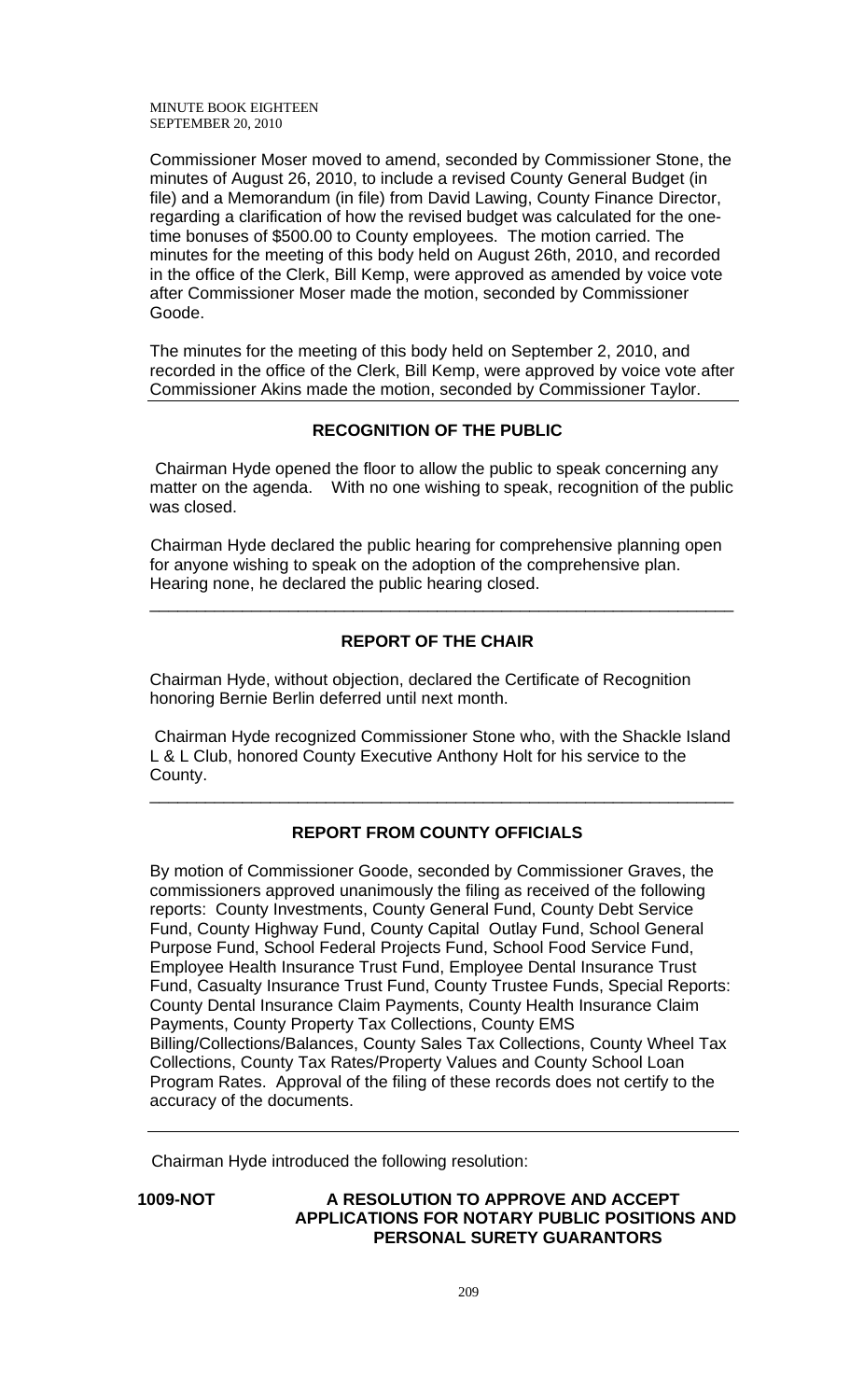**WHEREAS,** according to the law of the State of Tennessee, an individual must apply for the office of notary public in the county of residence, or of their principal place of business; and

 **WHEREAS**, state statute requires personal sureties making bonds for Notaries publics to be approved by the Sumner County Commission; and

 **WHEREAS,** said applicant must be approved by the County Commission assembled; and

 **WHEREAS,** Bill Kemp, Sumner County Clerk, has certified according to the records of his office that the persons named on the attached listing labeled "SUMNER COUNTY NOTARY PUBLIC APPLICATIONS and SURETY GUARANTORS" have duly applied for the positions so sought; and

## **BE IT FURTHER RESOLVED THAT THIS TAKE EFFECT FROM AND AFTER PASSAGE.**

#### **–––––––––––––––––––––––––––––––––––––––––––––––––––––––––** NOTARIES PUBLIC LIST

JAMES POPE BETH FROST PATTI B GARNER D TODD SHOLAR ASHLEY GAZA JUSTIN T SHORES LOCKYE J GLADSON JAMES L SMITH SHARI A GRAVES KIMBERLY R. SNAVELY PHYLLIS E GRAVES BRIAN F STANLEY JACK HAGER GEORGE R STOREY MARCELLA HAGER CAROL SUCHOVSKY APRIL E HALL ANGELA C. TROTTER CHRISTINA HARRINGTON CECILIA DIANE WALKER VICKI L HARRIS MELISSA L WARD APRIL HAYES BRENDA F WILSON BARBARA HODGES GINA R HOUK

S KIRKENDALL TAMMY BAILEY AMY G LEAVER KEVIN BROWN DAVID A. LESTER SONJA JEAN BURTON WENDY MARION THERESE CASLER TANYA MENNINGER RACHELLE CAUDILL JOANN MICHAEL LINDA H CLIFTON ADEANA L MILBANK NANCY JO COLE TRUDY L MILLIKEN JAYNE G COLEMAN MARCIA M NELSON BELINDA COOMBS SERENA NELSON PHILLIP COPELAND TRISHA L OGLETREE PAUL S CORLEY AMY PARKER TRACY P EIDSON NANCY DORIS PARKER CAITLIN V FACCIOLLI JUDITH C ANGKAW

Upon motion of Commissioner Moser, seconded by Commissioner LeMarbre, voting was recorded in the following manner:

| Akins           | Taylor        |     | Geminden  |  |
|-----------------|---------------|-----|-----------|--|
| Utley           | Graves        |     | F. Freels |  |
| <b>Matthews</b> | <b>Harris</b> |     | Ring      |  |
| Brown Strong    | LeMarbre      |     | Moser     |  |
| Decker          | Hyde          |     | Hughes    |  |
|                 |               | 210 |           |  |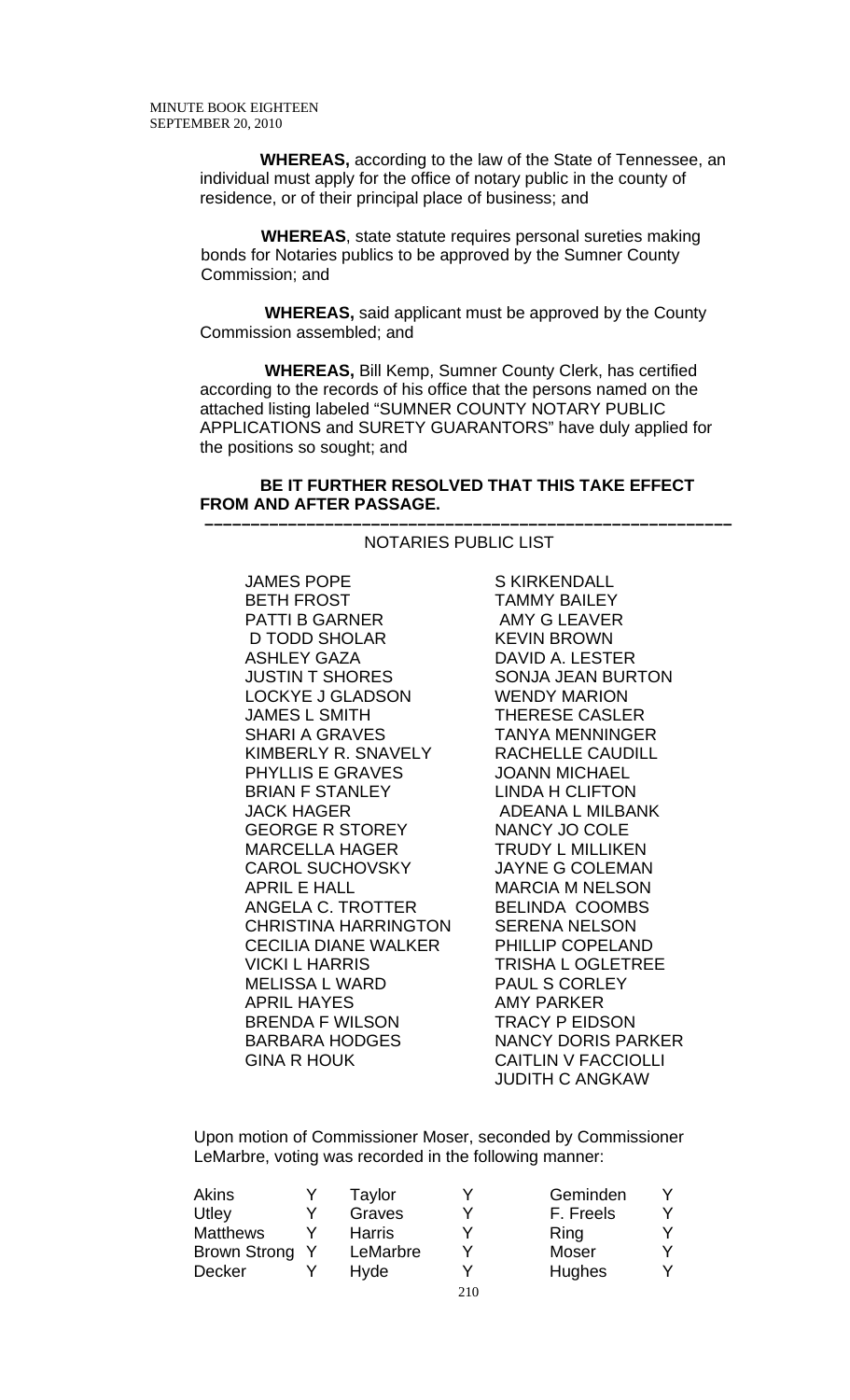| Kimbrough<br><b>Stone</b> | А | Goode<br>Guthrie |       | P. Freels |          |
|---------------------------|---|------------------|-------|-----------|----------|
| 1009-NOTARY               |   | Yes: 19          | No: 0 | Abs: 1    | 07:09 PM |

 Chairman Hyde declared the election of Notaries Public by the body.  $\overline{\phantom{a}}$  , and the contract of the contract of the contract of the contract of the contract of the contract of the contract of the contract of the contract of the contract of the contract of the contract of the contrac

Chairman Hyde recognized Clerk Kemp who read correspondence from the families of Paul Freels and the late Bob Barker and Dink Newman, who extended their gratitude to the Commission for its expression of sympathy and concern.

# **COMMITTEE ON COMMITTEES**

 $\overline{\phantom{a}}$  , and the contribution of the contribution of the contribution of the contribution of the contribution of  $\overline{\phantom{a}}$ 

Chairman Hyde stated that several appointments have not been noticed a month in advance due to co-terminus appointments of those who were not re-elected to the Commission. Upon motion of Commissioner LeMarbre, seconded by Commissioner Goode, the Commission voted to suspend the rules to allow consideration of all items noticed or otherwise.

 Commissioner Stone noted that the appointment to serve on the Solid Waste Board and the appointments to the Airport Authority were deferred until next month.

 Commissioner Stone brought forth the Committee's nomination to approve the re-appointment of Richard Smith to serve on the Sheriff's Civil Service Board. He so moved and was seconded by Commissioner Goode. The motion carried unanimously.

 Commissioner Stone brought forth the Committee's nomination to reappoint Commissioners Goode, Stone and Vaughn to serve on the Joint Economic and Development Board. The motion carried upon voice vote of the body after a motion by Commissioner Stone, seconded by Commissioner Matthews.

Commissioner Stone brought forth the Committee's nomination to reappoint Commissioners LeMarbre and Hughes; to appoint Commissioner Goode to fill the unexpired term of Saundra Ridings Boyd; and to appoint Kim Bearden to fill the unexpired term of J. R. Ernst. The term of Chris Williams was deferred. Commissioner Hughes declined to serve another term. Upon motion of Commissioner Stone, seconded by Commissioner LeMarbre, the Commission voted unanimously by voice vote to approve the appointments.

 Commissioner Stone brought forth the Committee's nomination to reappoint Gail Eller, Ken Cox and Rhea Condra to the Library Board. Upon motion of Commissioner Stone, seconded by Commissioner Graves, the Commission voted to approve the reappointments.

Commissioner Stone announced the following terms that are set to expire with the Commission term:

Commissioner Stone announced the Committee's recommendation to re-appoint Commissioner Jo Skidmore and appointments of Commissioners Billy Geminden, Moe Taylor and Michael Guthrie to the Delinquent Tax Committee. Commissioner Stone moved, seconded by Commissioner LeMarbre, to approve. The motion carried by unanimous voice vote of the body.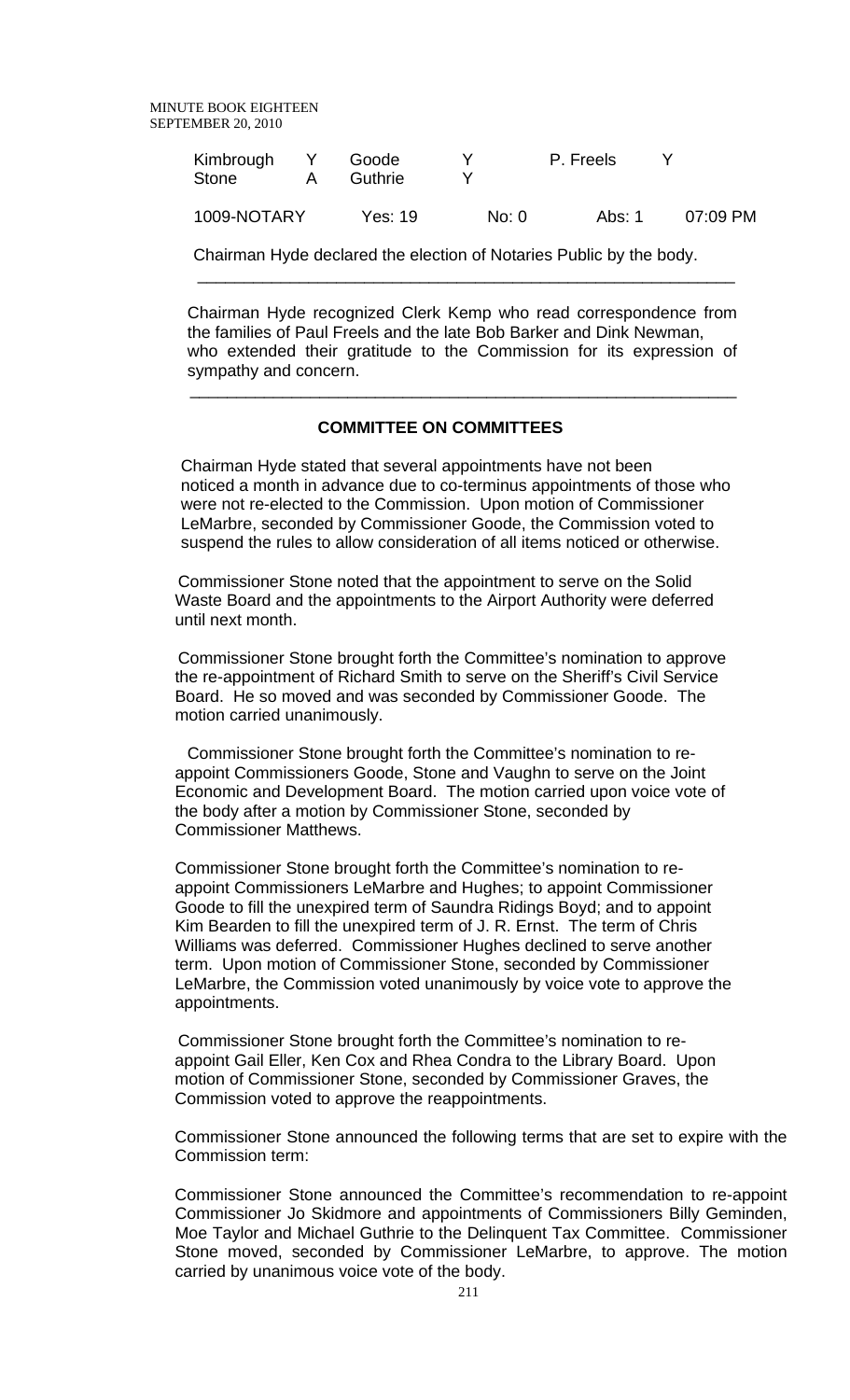Commissioner Stone brought forth the Committee's nomination to re-appoint Commissioners Merrol Hyde, Paul Decker and Paul Goode; and to appoint Commissioner Bob Pospisil to the Self-Insurance Board. Commissioner Stone moved, seconded by Commissioner LeMarbre, to approve. The motion carried by unanimous voice vote of the body.

Commissioner Stone brought forth the Committee's nomination to appoint Billy Geminden to the West Fork Drakes Creek Reservoir and Dam Authority. Commissioner Stone moved, seconded by Commissioner Matthews, to approve. The motion carried by unanimous voice vote of the body.

Commissioner Stone brought forth the Committee's nomination to re-appoint Jim Vaughn to serve on the Local Emergency Planning Commission. Commissioner Stone moved, seconded by Commissioner Matthews, to approve. The motion carried by unanimous voice vote of the body.

Commissioner Stone brought forth the Committee's nomination to approve Commissioner Frank E. Freels to fill the unexpired term of David Cummings on the Sumner County Resource Authority. Commissioner Satterfield moved, seconded by Commissioner Taylor, the nomination of Commissioner Billy Geminden to serve the unfilled term in order to better distribute the membership on the Authority throughout the County. Upon motion of Commissioner Goode, seconded by Commissioner Decker, the Commission voted to refer the matter to the Committee on Committees.

Commissioner Stone announced the County Executive re-appointments of Trustee Marty Nelson and Planning Commission member Jim Williams; re-appointments of Commissioners Hughes and Vaughn; and appointment of Commissioner Paige Brown Strong to the Ethics Committee. Upon motion of Commissioner Goode, seconded by Commissioner LeMarbre, the Commission voted to approve the recommendations on the Ethics Committee of the County Executive.

Commissioner Stone brought forth the Committee's nomination to approve the County Executive's recommendation of Robert Wade Lankford to serve another term on the Road Fee Appeal Committee. He so moved, seconded by Commissioner Goode, to approve Mr. Lankford to serve. The motion carried by unanimous voice vote of the body.

 Commissioner Stone brought forth the Committee's nomination to approve Commissioners Steve Graves, Ben Harris and Joe Matthews to serve on the Agricultural Extension Service. He so moved and was duly seconded. The motion carried by unanimous voice vote of the body.

 The following appointments for the next month were announced as follows: Board of Zoning Appeals Sumner County Regional Planning **Commission** Tourism Board – Chris Williams and Chris Hughes

\_\_\_\_\_\_\_\_\_\_\_\_\_\_\_\_\_\_\_\_\_\_\_\_\_\_\_\_\_\_\_\_\_\_\_\_\_\_\_\_\_\_\_\_\_\_\_\_\_\_\_\_\_\_\_\_\_\_\_\_\_\_\_\_\_\_\_\_

## **HIGHWAY COMMISSION**

There was no report from the Highway Commission.

## **EDUCATION COMMITTEE**

**\_\_\_\_\_\_\_\_\_\_\_\_\_\_\_\_\_\_\_\_\_\_\_\_\_\_\_\_\_\_\_\_\_\_\_\_\_\_\_\_\_\_\_\_\_\_\_\_\_\_\_\_\_\_\_\_\_\_\_\_\_\_\_\_\_\_\_\_\_** 

There was no report from the Education Committee.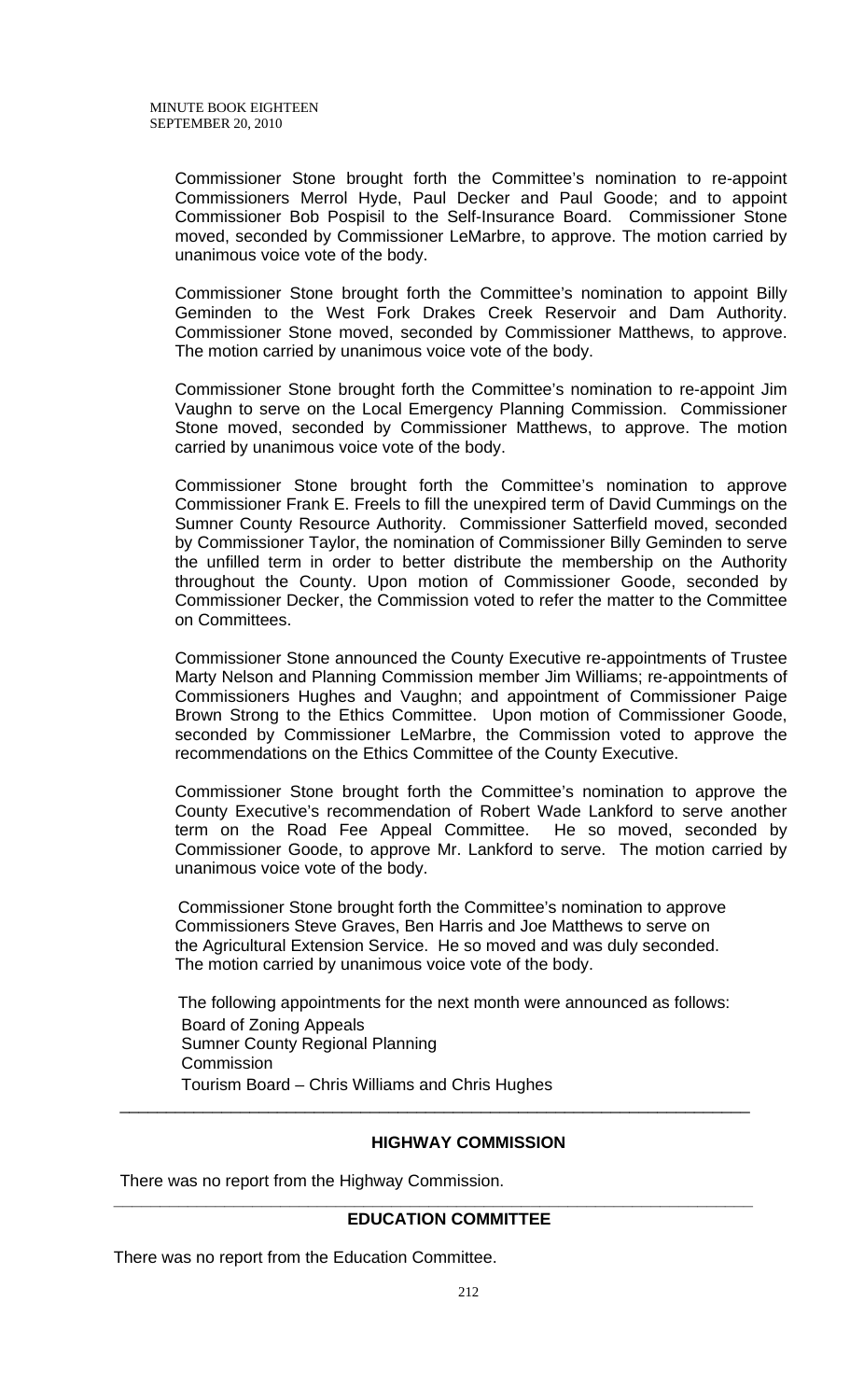# **GENERAL OPERATIONS COMMITTEE**

**\_\_\_\_\_\_\_\_\_\_\_\_\_\_\_\_\_\_\_\_\_\_\_\_\_\_\_\_\_\_\_\_\_\_\_\_\_\_\_\_\_\_\_\_\_\_\_\_\_\_\_\_\_\_\_\_\_\_\_\_\_\_\_\_\_\_\_\_\_** 

**\_\_\_\_\_\_\_\_\_\_\_\_\_\_\_\_\_\_\_\_\_\_\_\_\_\_\_\_\_\_\_\_\_\_\_\_\_\_\_\_\_\_\_\_\_\_\_\_\_\_\_\_\_\_\_\_\_\_\_\_\_\_\_\_\_\_\_\_\_** 

There was no report from the General Operations Committee.

## **EMERGENCY SERVICES COMMITTEE**

There was no report from the Emergency Services Committee.

## **LEGISLATIVE COMMITTEE**

**\_\_\_\_\_\_\_\_\_\_\_\_\_\_\_\_\_\_\_\_\_\_\_\_\_\_\_\_\_\_\_\_\_\_\_\_\_\_\_\_\_\_\_\_\_\_\_\_\_\_\_\_\_\_\_\_\_\_\_\_\_\_\_\_\_\_\_\_\_** 

Commissioner Goode introduced the following resolution and moved for approval. Commissioner Stone seconded the motion.

# **1009-02 A RESOLUTION ADOPTING THE SUMNER COUNTY COMPREHENSIVE GROWTH PLAN**

**WHEREAS,** after many months of meetings and comment, this body has created an overall comprehensive growth plan ("the plan") for Sumner County; and

**WHEREAS,** the plan is filed in the office of the Construction and Development and is hereby adopted as filed.

**THEREFORE, BE IT RESOLVED** by the Sumner County Board of County Commissioners meeting in regular session on this the  $20<sup>th</sup>$  day of September, 2010, that this body hereby adopts the Sumner County Comprehensive Growth Plan.

\_\_\_\_\_\_\_\_\_\_\_\_\_\_\_\_\_\_\_\_\_\_\_\_\_\_\_\_\_\_\_\_\_\_\_\_\_\_\_\_\_\_\_\_\_\_\_\_\_\_\_\_\_\_\_\_\_\_\_\_\_\_\_

The electronic vote was recorded in the following manner:

| <b>Akins</b>  |   | Taylor              | Ν     | Geminden      |          |
|---------------|---|---------------------|-------|---------------|----------|
| Utley         |   | Graves              | Y     | Satterfield   | Υ        |
| F. Freels     |   | <b>Matthews</b>     | Y     | <b>Harris</b> |          |
| <b>Ring</b>   |   | <b>Brown Strong</b> | Y     | LeMarbre      | v        |
| Moser         |   | <b>Decker</b>       | Y     | Hyde          |          |
| <b>Hughes</b> | Y | Kimbrough           |       | Goode         | Y        |
| P. Freels     |   | <b>Stone</b>        |       | Guthrie       |          |
| 1009-02       |   | <b>Yes: 20</b>      | No: 1 | Abs: $0$      | 07:23 PM |

Chairman Hyde declared the resolution approved by the body.

Upon motion of Commissioner Goode moved, seconded by Commissioner Matthews, the Commission voted to yield the floor to Commissioner Hughes who spoke on the recommendations of the Airport Ad Hoc Committee.

\_\_\_\_\_\_\_\_\_\_\_\_\_\_\_\_\_\_\_\_\_\_\_\_\_\_\_\_\_\_\_\_\_\_\_\_\_\_\_\_\_\_\_\_\_\_\_\_\_\_\_\_\_\_\_\_\_\_

## **1009-03 A RESOLUTION ADOPTING THE RECOMMENDATIONS OF THE AIRPORT AUTHORITY AD HOC COMMITTEE**

**BE IT RESOLVED** by the Sumner County Board of County Commissioners meeting in regular session on this the  $20<sup>th</sup>$  day of September, 2010 that this body does hereby adopt the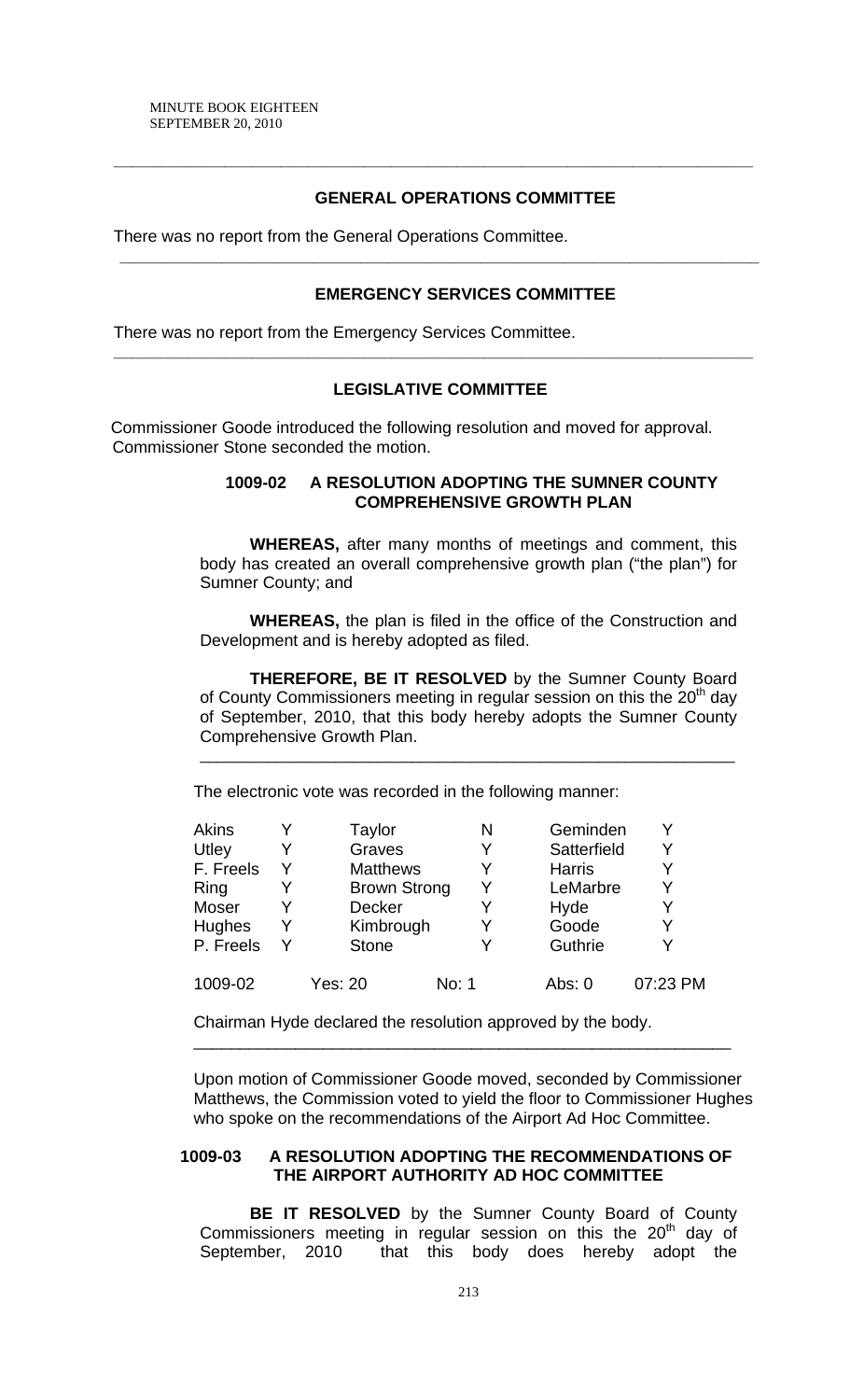recommendations of the Airport Authority Ad Hoc Committee as attached as Exhibit A; and

**BE IT FURTHER RESOLVED** that the recommendations, once adopted should be directed to the Rules Committee as well as the Airport Authority.

\_\_\_\_\_\_\_\_\_\_\_\_\_\_\_\_\_\_\_\_\_\_\_\_\_\_\_\_\_\_\_\_\_\_\_\_\_\_\_\_\_\_\_\_\_\_\_\_\_\_\_\_\_\_\_\_\_\_\_\_\_\_\_

The electronic vote was recorded in the following manner:

| <b>Akins</b> |   | Taylor              |       | Geminden      |          |
|--------------|---|---------------------|-------|---------------|----------|
| Utley        |   | Graves              |       | Satterfield   |          |
| F. Freels    | Y | <b>Matthews</b>     |       | <b>Harris</b> |          |
| Ring         |   | <b>Brown Strong</b> | Α     | LeMarbre      |          |
| Moser        |   | <b>Decker</b>       |       | Hyde          |          |
| Hughes       | Y | Kimbrough           |       | Goode         |          |
| P. Freels    | Y | <b>Stone</b>        |       | Guthrie       |          |
|              |   |                     |       |               |          |
| 1009-03      |   | Yes: 20             | No: 0 | Abs: 1        | 07:27 PM |
|              |   |                     |       |               |          |

#### **BUDGET COMMITTEE**

Commissioner Moser yielded the floor to Commissioner Stone who introduced the following resolution and moved for approval.

#### **1009-04 A RESOLUTION APPROPRIATING FUNDS TO THE LIBRARIES FOR BOOKS**

 **BE IT RESOLVED** by the Sumner County Board of County Commissioners meeting in regular session on this the 20th day of September, 2010 that this body hereby appropriates funds from the Library General Reserve Funds to the libraries for books as shown on the attached schedule.

Chairman Hyde declared the resolution approved upon unanimous voice vote of the body.

Commissioner Stone moved, seconded by Commissioner Goode, to approve the Consent Agenda.

## **CONSENT AGENDA**

#### **1009-05 A RESOLUTION DECLARING VARIOUS ITEMS FROM THE HENDERSONVILLE LIBRARY AS SURPLUS AND SALVAGE AND AUTHORIZING DISPOSAL OR SALE OF SAME PURSUANT TO EXISITING POLICIES AND PROCEDURES**

 **BE IT RESOLVED** by the Sumner County Board of County Commissioners meeting in regular session on this the  $20<sup>th</sup>$  day of September, 2010 that this body does hereby declare the items from the Hendersonville Library as surplus and salvage as shown on the attachments; and

**BE IT FURTHER RESOLVED,** that the disposal or sale of the same is authorized pursuant to existing policies and procedures.

\_\_\_\_\_\_\_\_\_\_\_\_\_\_\_\_\_\_\_\_\_\_\_\_\_\_\_\_\_\_\_\_\_\_\_\_\_\_\_\_\_\_\_\_\_\_\_\_\_\_\_\_\_\_\_\_\_\_\_\_\_\_\_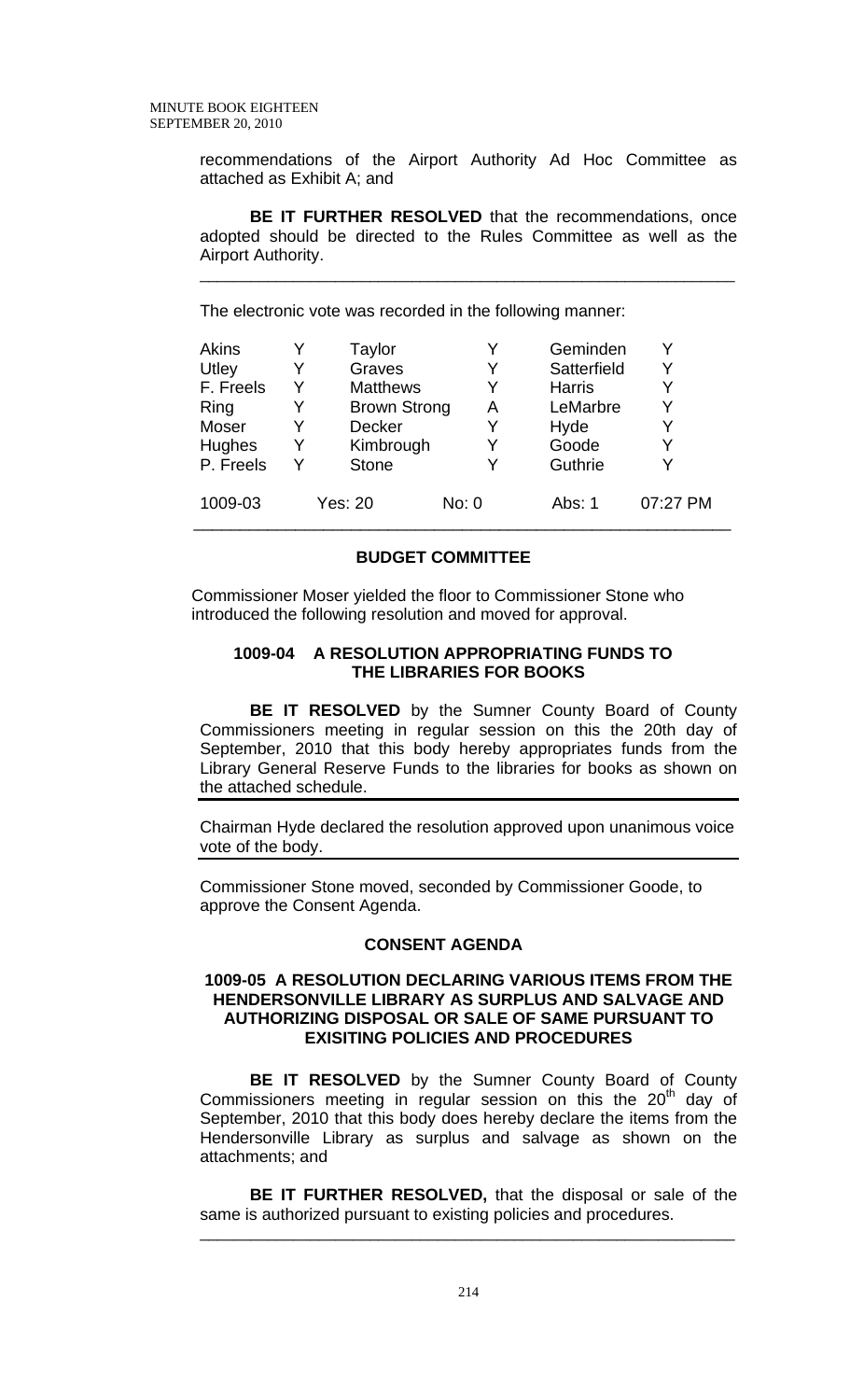#### **1009-06 A RESOLUTION DECLARING VARIOUS ITEMS AS SURPLUS AND AUTHORIZING SALE OF SAME PURSUANT TO EXISTING POLICIES AND PROCEDURES**

**BE IT RESOLVED** by the Sumner County Board of County Commissioners meeting in regular session on this the 20<sup>th</sup> day of September, 2010, that this body hereby declare various items as surplus property and authorizes the disposal of same pursuant to existing policies and procedures.

The Surplus items are from the following departments or locations:

- (1) Sumner County Emergency Medical Services
- (2) Sumner County Courthouse
- (3) Sumner County Circuit Court \_\_\_\_\_\_\_\_\_\_\_\_\_\_\_\_\_\_\_\_\_\_\_\_\_\_\_\_\_\_\_\_\_\_\_\_\_\_\_\_\_\_\_\_\_\_\_\_\_\_\_\_\_\_\_\_\_\_\_\_\_\_

#### **1009-07 A RESOLUTION DECLARING VARIOUS ITEMS FROM THE GALLATIN PUBLIC LIBRARY AS SURPLUS AND SALVAGE AND AUTHORIZING DISPOSAL OR SALE OF SAME PURSUANT TO EXISITING POLICIES AND PROCEDURES**

 **BE IT RESOLVED** by the Sumner County Board of County Commissioners meeting in regular session on this the  $20<sup>th</sup>$  day of September, 2010 that this body does hereby declare the items from the Gallatin Public Library as surplus and salvage as shown on the attachments; and

**BE IT FURTHER RESOLVED,** that the disposal or sale of the same is authorized pursuant to existing policies and procedures.

\_\_\_\_\_\_\_\_\_\_\_\_\_\_\_\_\_\_\_\_\_\_\_\_\_\_\_\_\_\_\_\_\_\_\_\_\_\_\_\_\_\_\_\_\_\_\_\_\_\_\_\_\_\_\_\_\_\_\_\_\_\_\_

## **1009-08 A RESOLUTION DECLARING VARIOUS ITEMS FROM THE PORTLAND PUBLIC LIBRARY AS SURPLUS AND SALVAGE AND AUTHORIZING DISPOSAL OR SALE OF SAME PURSUANT TO EXISITING POLICIES AND PROCEDURES**

 **BE IT RESOLVED** by the Sumner County Board of County Commissioners meeting in regular session on this the  $20<sup>th</sup>$  day of September, 2010 that this body does hereby declare the items from the Portland Public Library as surplus and salvage as shown on the attachments; and

**BE IT FURTHER RESOLVED,** that the disposal or sale of the same is authorized pursuant to existing policies and procedures.

### **1009-09 A RESOLUTION DECLARING FURNITURE AND FIXTURES FROM PORTLAND PUBLIC LIBRARY AS SURPLUS AND SALVAGE AND AUTHORIZING ANY PROCEEDS TO BE ALLOCATED TO PORTLAND LIBRARY FOR PURCHASE OF NEW FURNITURE AND EQUIPMENT**

**BE IT RESOLVED** by the Sumner County Board of County Commissioners meeting in regular session on this the  $20<sup>th</sup>$  day of September, 2010 that this body does hereby declare furniture and fixtures from the old Portland Public Library as surplus and salvage and authorizes any proceeds to be allocated to Portland Library for purchase of new furniture and equipment; and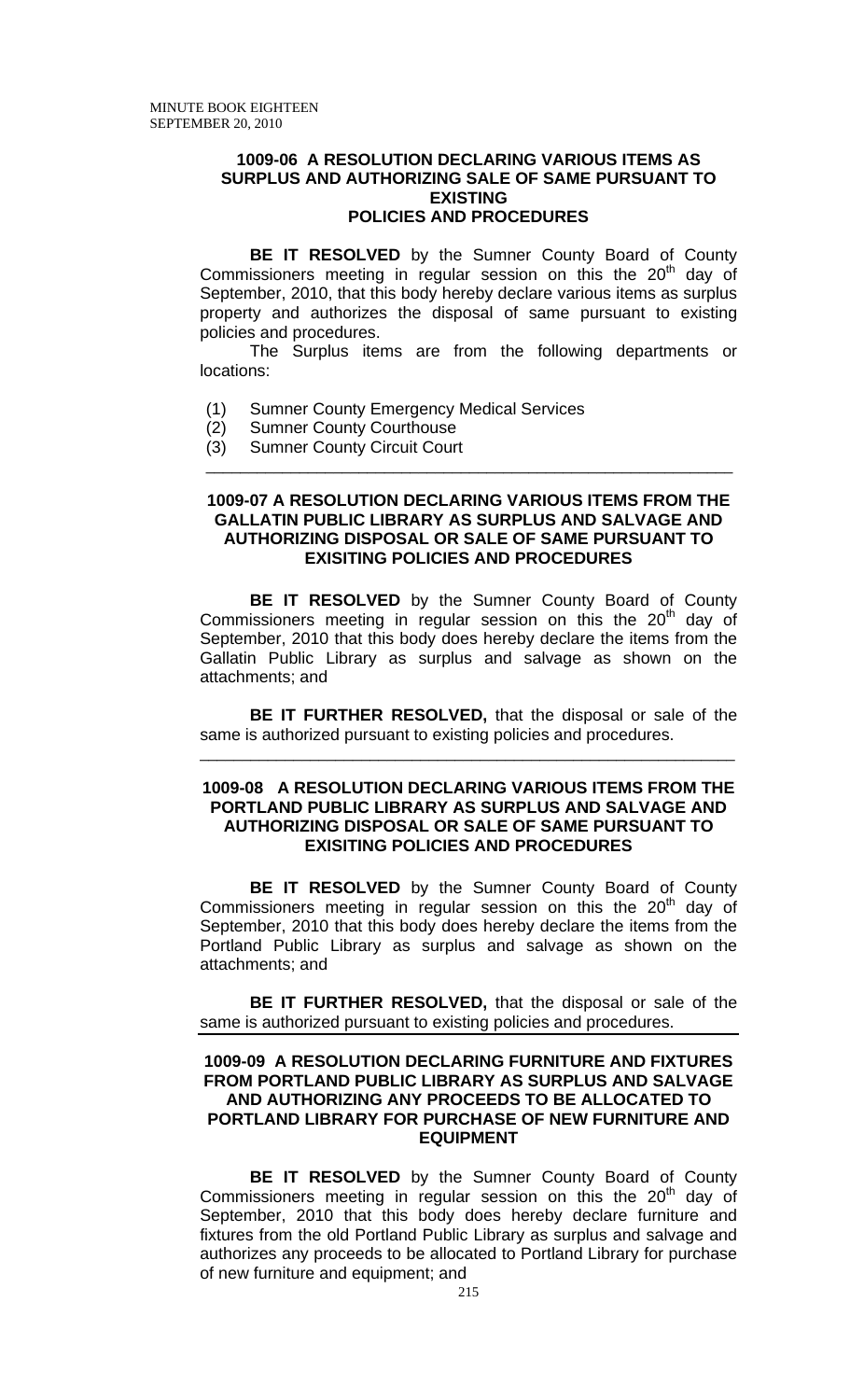**BE IT FURTHER RESOLVED,** that the sale or disposal of the same is authorized pursuant to existing policies and procedures.

\_\_\_\_\_\_\_\_\_\_\_\_\_\_\_\_\_\_\_\_\_\_\_\_\_\_\_\_\_\_\_\_\_\_\_\_\_\_\_\_\_\_\_\_\_\_\_\_\_\_\_\_\_\_\_\_\_\_\_\_\_\_\_

#### **1009-10 A RESOLUTION AUTHORIZING THE DECLARATION AS SURPLUS OF ITEMS FROM THE RENOVATION OF THE COURTHOUSE AND COUNTY ADMINISTRATION BUILDING**

**BE IT RESOLVED** by the Sumner County Board of County Commissioners meeting in regular session on this the  $20<sup>th</sup>$  day of September, 2010, that this body hereby declares items from the renovation of the Courthouse and Administration Building as surplus and authorizes sale of such items through adopted policies and procedures; and

**BE IT FURTHER RESOLVED** that after these items are sold, a report shall be made monthly to General Operations Committee of items and proceeds.

\_\_\_\_\_\_\_\_\_\_\_\_\_\_\_\_\_\_\_\_\_\_\_\_\_\_\_\_\_\_\_\_\_\_\_\_\_\_\_\_\_\_\_\_\_\_\_\_\_\_\_\_\_\_\_\_\_\_\_\_\_\_\_

## **1009-11 A RESOLUTION APPROPRIATING \$28,996.00 FROM 2010 BOND ISSUE FOR DRAINAGE WORK AT GENE BROWN ELEMENTARY SCHOOL**

 **BE IT RESOLVED** by the Sumner County Board of County Commissioners meeting in regular session on this the  $20<sup>th</sup>$  day of September, 2010, that this body appropriates \$28,996.00 from 2010 Bond Fund to the Sumner County Board of Education for drainage repair work at Gene Brown Elementary School.

\_\_\_\_\_\_\_\_\_\_\_\_\_\_\_\_\_\_\_\_\_\_\_\_\_\_\_\_\_\_\_\_\_\_\_\_\_\_\_\_\_\_\_\_\_\_\_\_\_\_\_\_\_\_\_\_\_\_\_\_\_\_\_

## **1009-12 A RESOLUTION APPROPRIATING \$20,529.49 IN PASS-THROUGH FUNDS FROM THE CONSTRUCTION AND DEVELOPMENT-RESERVE-PLANNING ABATEMENT ACCOUNT TO NUISANCE ABATEMENT ACCOUNT**

 **BE IT RESOLVED** by the Sumner County Board of County Commissioners meeting in regular session on this the  $20<sup>th</sup>$  day of September, 2010, that this body appropriates \$20,529.49 in passthrough funds from the Construction and Development-Reserve-Planning Abatement Account to Nuisance Abatement Account as shown on the attached schedule. \_\_\_\_\_\_\_\_\_\_\_\_\_\_\_\_\_\_\_\_\_\_\_\_\_\_\_\_\_\_\_\_\_\_\_\_\_\_\_\_\_\_\_\_\_\_\_\_\_\_\_\_\_\_\_\_\_\_\_\_\_\_\_

# **PROPERTY TAX REFUNDS**

The following property tax refunds were included on the Consent Agenda:

| • Paula Troutt-Forgive rollback taxes for property |    |             |
|----------------------------------------------------|----|-------------|
| donated to City of Gallatin                        | S. | 178.75      |
| • Gallatin Family Practice Center                  | £. | 70.40       |
| • Gap and Subs Entity                              |    | \$26,857.06 |
| • JHR Sumner Place Shopping Center                 |    | \$3,769.20  |

 Chairman Hyde declared the Consent Agenda approved by the body on the first and final reading.